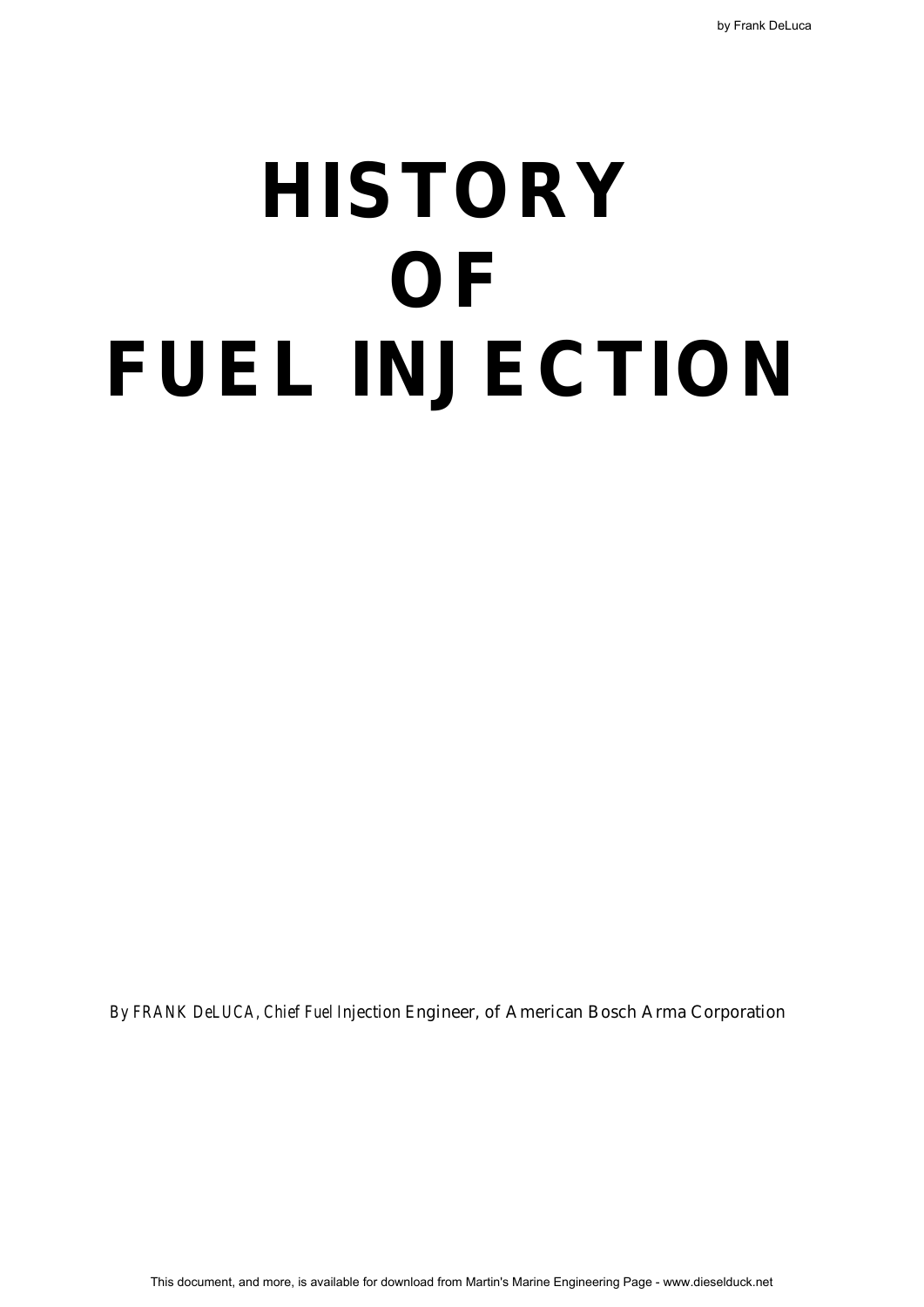## **History of Fuel Injection**

When Rudolph Diesel contracted with Augsburg and Krupp of Germany in 1893 to develop a more efficient internal combustion engine, one of his objectives was to use as fuel the mountainous piles of powdered coal which had been accumulating throughout the countryside. The first experimental coal dust burning engine was built that year using air to blast the fuel into the combustion chamber. His method is shown schematically in Fig. 1, which was reproduced from U. S. patent No. 542846 granted in 1895. The powdered coal was contained in hopper B provided with rotary valve D, and the compressed air was stored in tank A. When the injection valve E was lifted, the high pressure air flowed into the combustion chamber C through orifice F carrying with it the coal discharged through the rotating valve F. In attempting to start the engine it exploded, and all subsequent efforts to operate the engine on coal dust failed, so that oil was finally adopted as the fuel.



**Fig. 1. Coal dust injection system of Rudolph Diesel.** AIR INJ ECTION

In the first experiments with oil, it was mechanically injected into the engine. The results were unsatisfactory, probably because of the crude injection equipment with large dead fuel volume, so that Dr. Diesel resorted to using the compressed air equipment available from his coal dust experiments. His first tests with air injection proved so successful that this became the acccepted method of injection for many years. Thus, early in the development of this new engine the importance of the fuel injection process on engine combustion was emphasized, and subsequent progress in diesel engine development has been largely dependent upon improvements in fuel injection.

The operating principle of most air injection systems has been similar to the one

first used by Rudolph Diesel. Fuel oil was metered and delivered by a pump to the atomizer, which was in communication with a high pressure air storage tank supplied by an air compressor, and injection occurred when the injector valve was opened by a cam actuated mechanism. High pressure air then flowed into the engine cylinder carrying along with it the metered fuel as a finely atomized spray.

The construction of Diesel's fuel atomizer has not been fully established, but most of the early designs of atomizers had a series of 1 8 inch diameter holes through which the air and fuel passed before entering the combustion chamber. The perforated disc atomizer, shown in Fig. 2 (see following page), came into use about the year 1900. It consisted of a mechanically operated valve surrounded by a stack of drilled discs, or pulverizer rings, on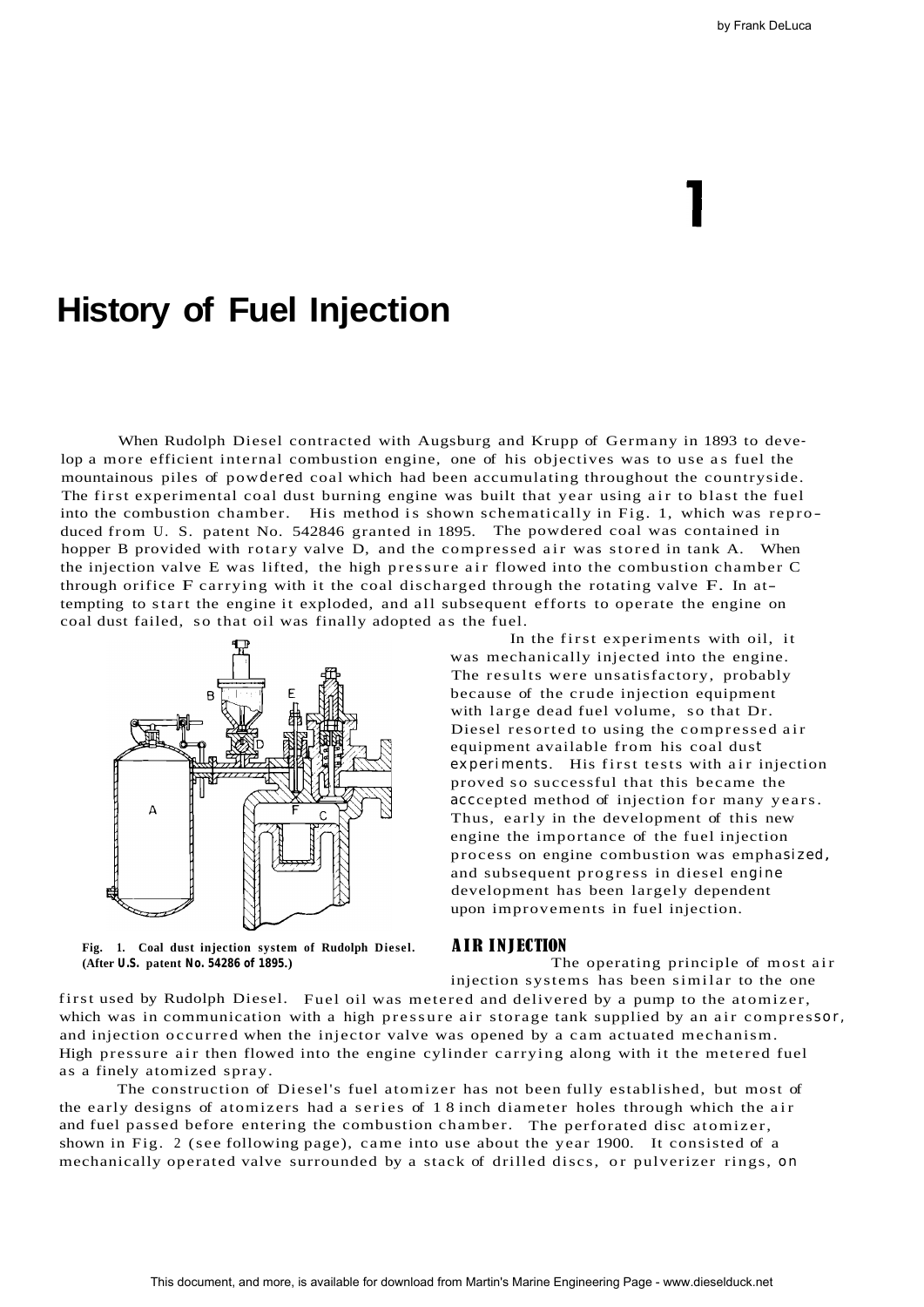which the oil was deposited and then blown by compressed air into the engine cylinder during injection.

In 1908 Knut Hesselman of Sweden disclosed an aspirating valve atomizer wich became popular for small air injection engines. As shown in Fig.3, the metered oil was deposited



**Fig.** *2.* **Perforated disc atomizer.**

scheme failed because the exhaust temperatures were not high enough to develop the required steam pressure for injection with the exhaust heated boiler.

## SOLID INJECTION

One of the first satisfactory airless injection system was applied to an engine in 1910 by James McKechnie of Vickers, Ltd. of England. As shown in Fig.4 (see following page), oil was delivered by a metering pump to a spring loaded plunger, which was raised by a cam**.** Tripping of the cam allowed the fuel to be injected into the engine cylinder as the spring returned the plunger to its bottom position.

#### Common Rail

In 1913 Vickers, Ltd. developed the common rail system which became very Fig. **3. Aspirating valve atomizer of K. Hesselman.** popular . <sup>A</sup> multi-plunger pump delivered **(Afte<sup>r</sup> U.S. patent No. 910534 of 1909.)** fuel to an accumulator and header of large

in an annular space above the valve seat, and when the valve was lifted an aspirating effect was produced on the oil to discharge it along with the air flowing past into the combustion chamber. Numerous other variations of atomizer designs were tried, but with little or no commercial success**.**

The early Krupp engines used singlestage air compressors, and it was not until after the turn of the century that three-stage compressors were introduced on engines built by the Diesel Motor Company of America. Steam for fuel injection was attempted by Thornycroft of England in 1903, but the



capacity with the fuel pressure maintained at about 5000 psi by a relief valve, and the fuel was sprayed into the engine cylinders through mechanically operated injection nozzles. Fuel metering was controlled by varying the period of opening of the injection valves. The first American engine with common rail injection system was built by the Atlas Imperial Diesel Company of Oakland, California in 1919.

#### Jerk Pumps

The originator of plunger pumps for forcing a metered quantity of fuel at high pressure into the engine cylinders is difficult to trace. Richard Hornsby & Sons of England used jerk pumps in 1891 and Ruston, Proctor & Co., also of England, used a similar type pump in 1909. In 1914 De La Vergne Company of Philadelphia used a jerk pump that delivered fuel at a very high rate (full load delivery in about 12 crankshaft degrees) to two single hole, swirl type nozzles located opposite each other in the combustion chamber.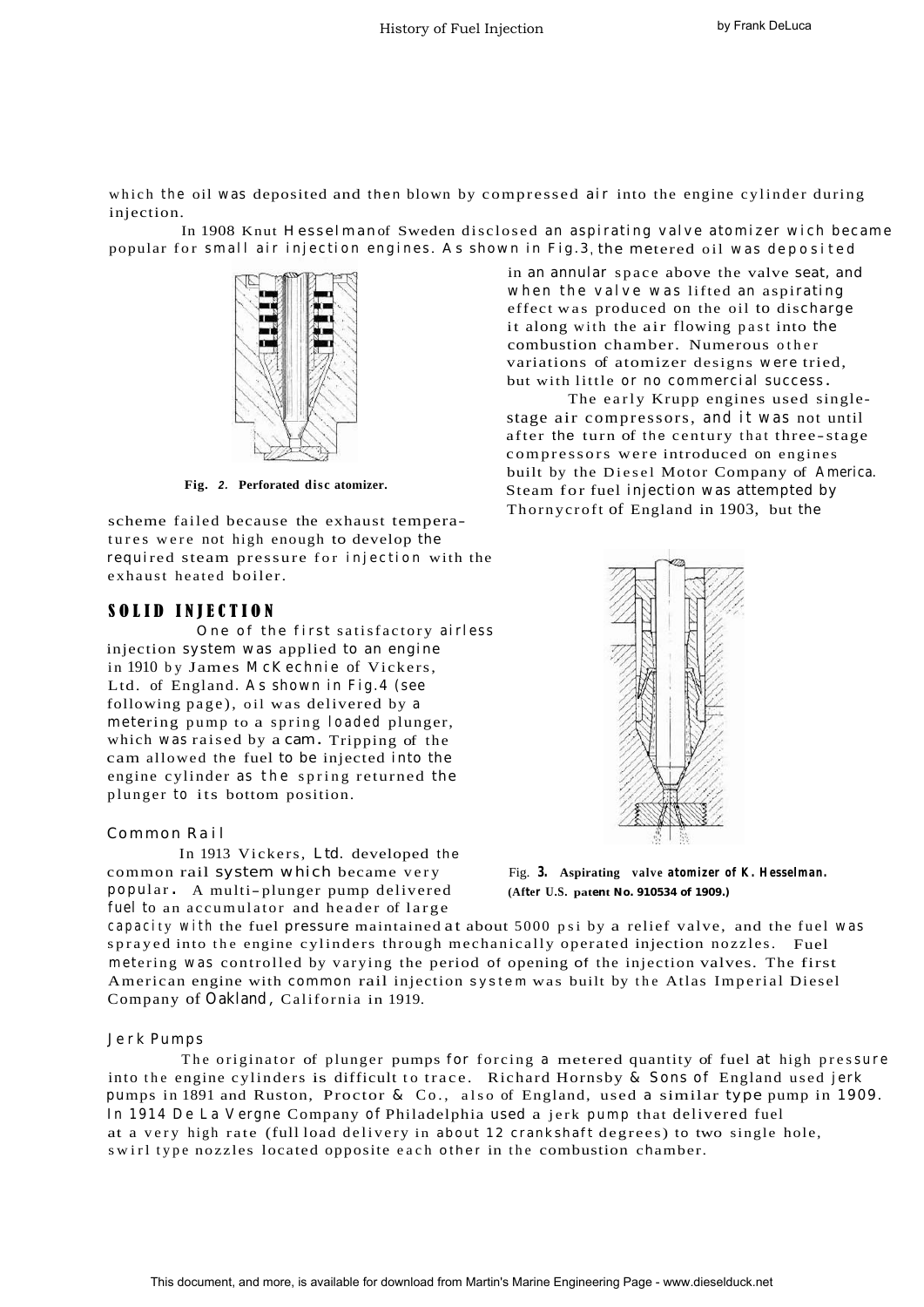## INJECTION PUMPS

The one feature common to all injection pumps from the earliest to the present has been the use of plungers to create the required injection pressure. Early pumps relied upon packed glands to minimize the leakage of high pressure fuel past the plunger. The earliest



**Fig. 4. The McKechnie solid injection system**

reference to close fitting of the plunger and barrel for elimination of the packing gland appears in a patent filed in 1912 by Otto F. Persson of the United States. In 1919 Philip L. Scott, also an American, described a method of fitting a plunger to a barrel with an estimated clearance of 0.0001 inch.

### Metering Methods

The earliest known method for varying the fuel quantity delivered by a pump was to vary the plunger stroke. An American, John F. Holland, obtained patent No. 337,000 in 1886

on an arrangement for sliding a camshaft with tapered cams to vary the pump stroke.

Another early method of metering control was by means of a spill valve. In 1900 U.S. patent No. 654,140 was granted to Rudolph Diesel for a wedge controlled spill valve pump as shown in Fig. 5. The duration of the plunger stroke during wich the by-pass valve D was closed was lenghtened or reduced by moving the wedge K in or out, thus increasing or decreasing the fuel quantity delivered by the pump.

Fuel metering control by means of a helix on plunger was introduced by Carl Pieper of Germany in 1892. According to his German patent No.66,057 and as shown in Fig. 6 (see following page), a suction port was controlled by

**Fig. 5. R . Diesel's metering pump with spill valve** a top beveled plunger, and by rotating the plunger **controlled by a wedge. (After U.S. patent No.654140 of 1900)** a variation of the Port closure time was effected to change the fuel quantity delivered by the pump. English patent No. 9403 was granted to William H.

Scott in 1895 for a double port helix control for varying both the beginning and ending of injection.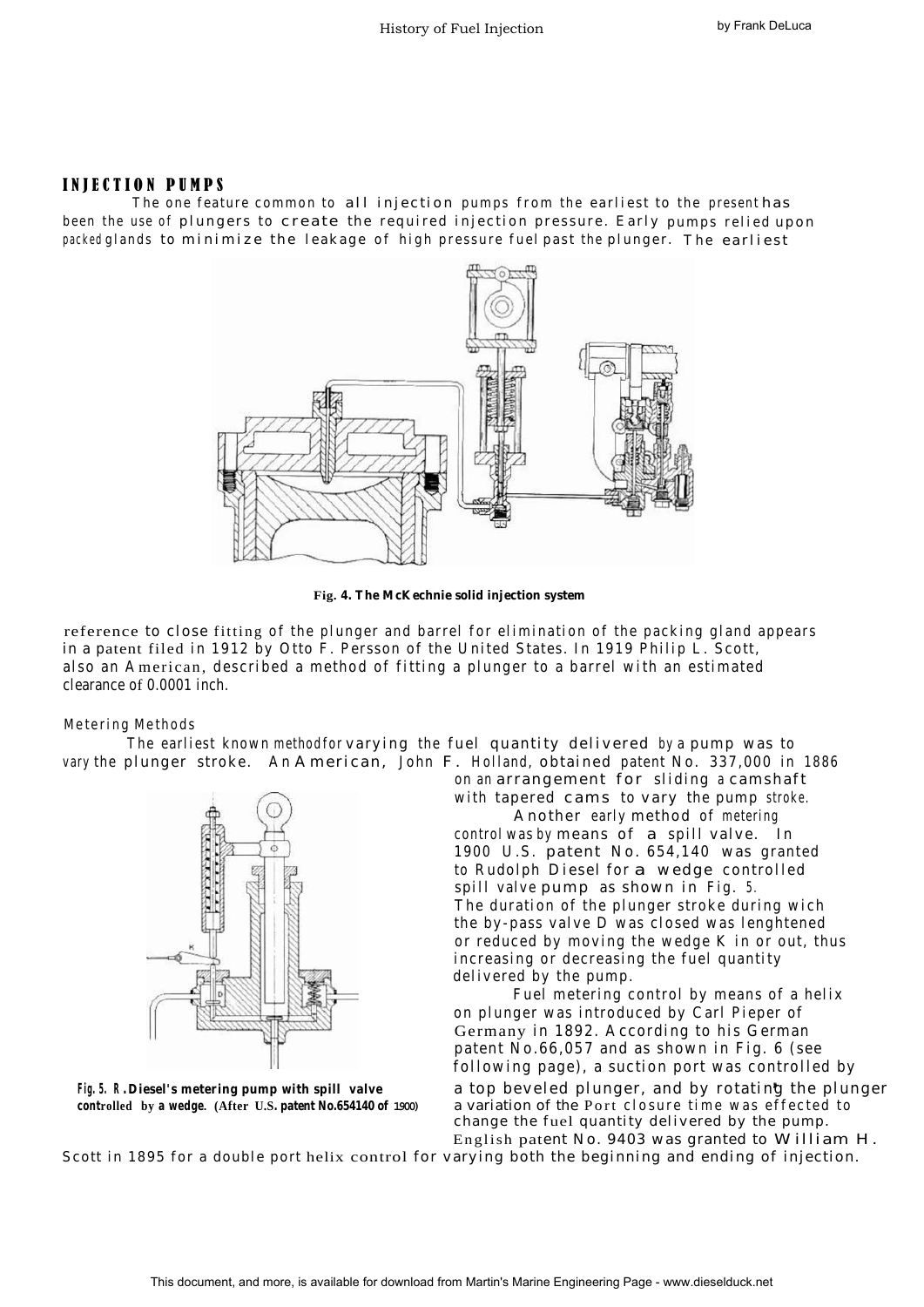Control of the fuel quantity by suction valve timing was quite popular for early injection pumps. It was introduced by Imanuel Lanster of Germany in 1902. According to his U.S. patent No. 729,613 issued in 1903, a governor controlled linkage connected to the pumping plunger would hold the spring loaded suction valve open for a longer or shorter time to decrease or increase the quantity of fuel injected.



**Pieper's German patent No. 66057 of 1892.)** voyage to the Far East.

#### Delivery Valves

#### Distributor Pumps

In 1914 British patent No. 15,962 was granted to Francois Feyens of Belgium for an injection system using a rotary distributor to deliver metered fuel to the several cylinders of a multi-cylinder engine. As shown in Fig. 7, fuel at a regulated high pressure was delivered to chamber A from which it flowed into the tapered slot B of the cylindrical distributor C. As the distributor rotated in synchronism with the engine crankshaft, fue was distributed to the various outlets D by means of slot B uncovering the ducts E. The fuel quantity was increased or decreased by lowering or raising the distributor to vary the effective width of slot B. The British motor ship "Selandia," launched in 1913, used a **Fig.<sup>6</sup>** *.* **Pum<sup>p</sup> with plunger helix control. (After Car<sup>l</sup>** distributor type injection system on its first

One of the problems encountered with early jerk pump injection system was the dripping or after injection of fuel following the main discharge. Since this resulted in smoke,



increased fuel consumption, and nozzle carbonization, numerous attempts were made to vent the discharge tubings between injections. In 1910 an American, Herbert Kempton, proposed a delivery valve having a hole in it through which the high pressure fuel was relieved when the plunger returned on its downward stroke.

The first suggestion to use a collar on the delivery valve to retract part of the fuel from the discharge tubing was made by Karl Steinbecker in Germany in 1913, and **Fig. 7. Rotary distributor metering device. (After** he was granted U. S. patent No. 1,235,611 On it **Francois Feyens' British patent No. <sup>159962</sup> of 1914.** in 1917. In 1920 Van Amstell of Holland described <sup>a</sup> non-return valve having <sup>a</sup> cylindrical

piston directly below the valve seat to withdraw a portion of the Liquid before the valve seated.

In 1924 Axel Danielson of the Atlas Diesel Company of Sweden introduced a retraction type delivery valve for which he was granted U.S. patent No. 1,589,515 in 1926. It embodied the one feature his predecessors had been striving for: automatic pressure relief of the discharge tubing immediately after the end pump discharge under all conditions. As shown in Fig. <sup>8</sup> (see following page), the valve had a close fitting piston beneath its seat, so that the lower edge of the piston effected a seal as it entered the bore on the reseating of the valve. The effective retraction was the volume displaced from the lower edge of the piston to the tapered seat of the valve.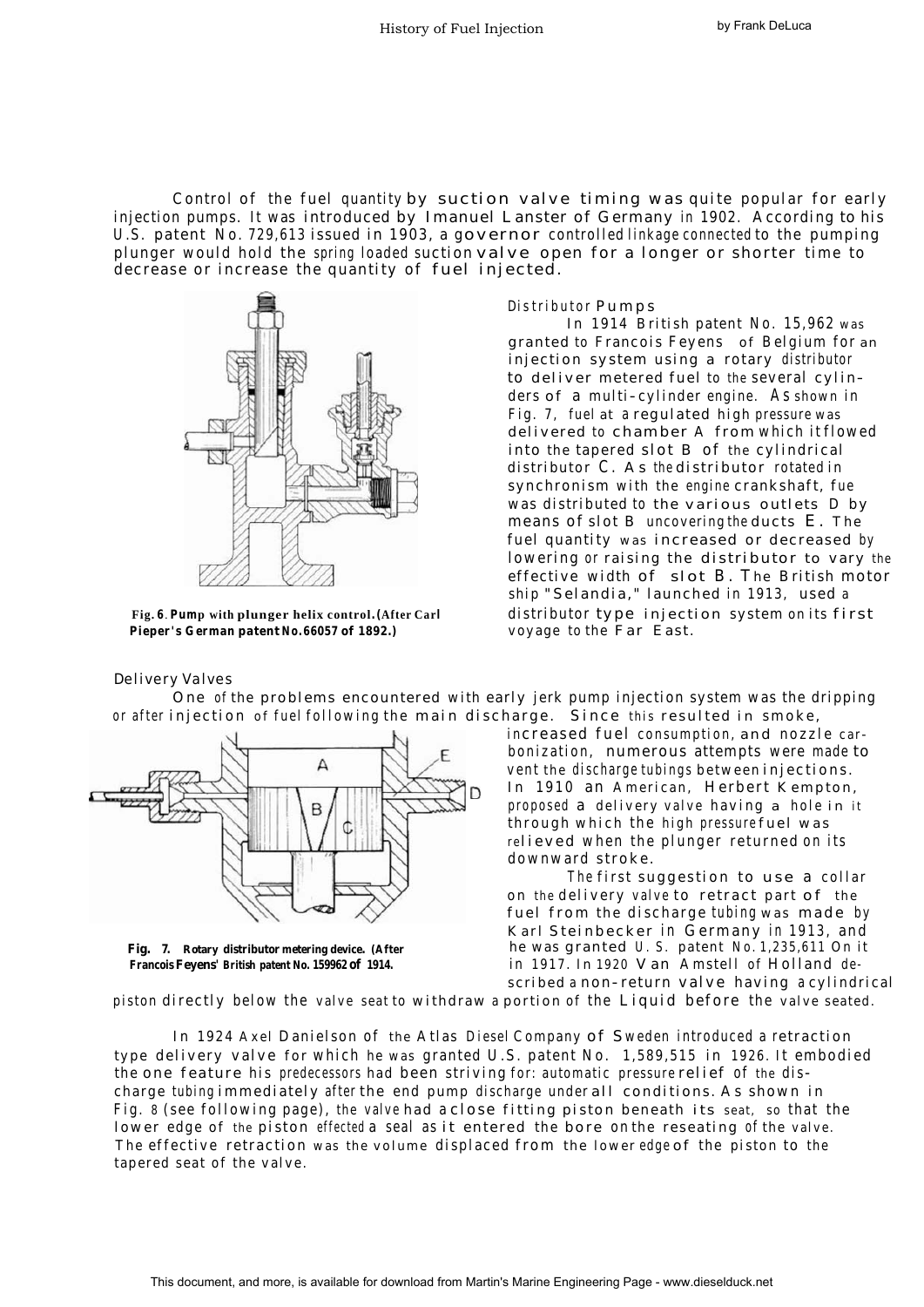The duplex delivery valve was first proposed by Eugene Tartrais of France in 1921, and he was granted U. S. patent No. 1,492,111 on it in 1924. It consisted of a small valve inside of the main valve and opening in the opposite direction. Thus, when fuel delivery from the pump ceased and the main valve seated, the high pressure in the discharge tubing was relieved through the small valve until its closing pressure was reached.

The variable retraction delivery valve was developed in 1934 by Hans Heinrich and Max Hurst of Robert Bosch in Germany, and U. S. patent No, 2,090,351 Was granted on it in 1937. Its variable retraction feature consisted of tapered grooves, increasing in width from top to bottom, on **Fig. 8. Delivery valve with retraction piston. (After** the cylindrical guide of the valve. **Axel Danielson's U.S. patent No. 1,589,515 of 1926.)**



**Fig. 9. Inwardly opening valve nozzle**

#### Inwardly Opening Valve

James Hargreaves of England was granted U.S, patent No, 431.581 in 1890 on the first nozzle of this type. As shownin Fig. 9, the valve was lifted off its seat by fuel pressure acting on the piston in opposition to the spring. In common with other early designs, this was a low pressure nozzle. A lip projection was added below the orifice so that the issuing fuel impinged on it to effect better atomization of the fuel.

#### Differential Valve

The inwardly opening, differential valve type nozzle, which is the most popular nozzle today, was first used by Thornycroft of England in 1908. Fig. 1.0 (see following page), shows the construction of this nozzle. In 1910 Frederick H. Livens of England was granted English patent No, 20,582 on a similar nozzle with tangential fuel channels for the fuel entering at the seat to produce a diffused spray.



#### FUEL SPRAY NOZZLES

Fuel infection was firs used in ottocyle engines before the invention of the Diesel Engine. The objective was to obtain better atomization of the pressurized fuel through spray nozzles than was possible with the crude carburetors of that time.

#### Poppet

In 1886 an American, John P. Holland, was granted U.S. patent No. 537,000 on an engine accessory, including a poppet nozzle, which he claimed would burn kerosene and heavy crude petroleums as well as the lighter napthas commonly used for fuel in a vaporizer, where It was mixed with the incoming air before entering the combustion chamber. In 1900 U.S. patent No. 650,583 was granted to A. H. Goldingham for a poppet nozzle with anorifice plate below it.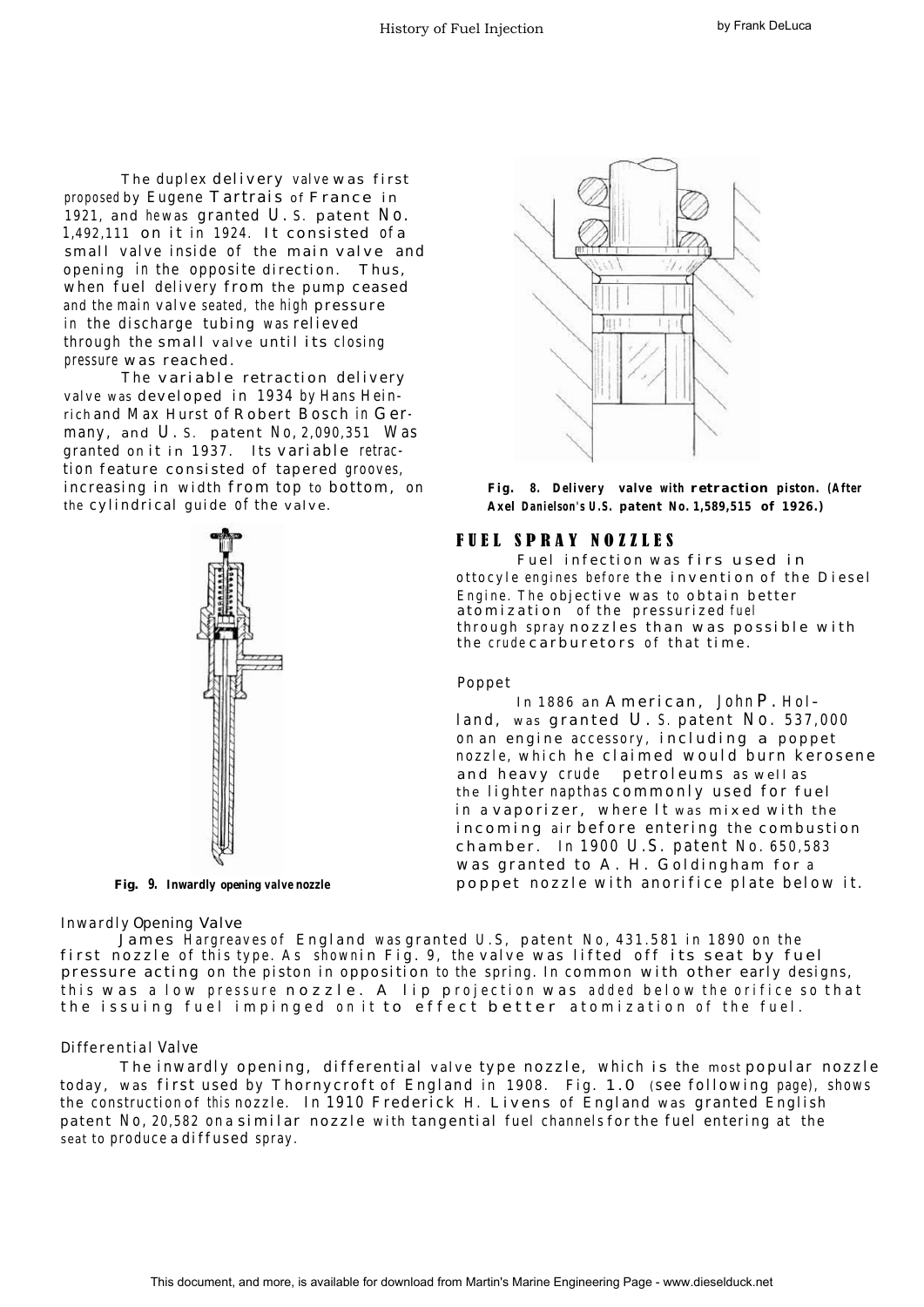#### Pintle Valve

In 1910, Peter Bowman of Denmark applied for a patent in England on what may be the earliest form of an inwardly opening, pintle nozzle. As shown in Fig. 11, the pintle, or valve extension, protruded through the spray hole to produce an annular orifice, and the seat for the flat bottom valve was close to the orifice so that the nozzle had differential action. Hans Heinrich of Robert Basch, Germany was granted U.S. patent No. 2,017,028 in 1935 on the popular throttling pintle nozzle.

#### Accumulator Type

In 1926 an American, Guy Bell, was granted patent No.1,585,277 on an accumulator nozzle which injected at the end of the pump stroke, rather than during it. As shown in Fig. 12 (see following page), fuel

from the pump was delivered to <sup>a</sup> space **Fig. 10 Inwardly opening differential nozzle of Thornycroft** above the valve A and through passages





and check valve B to the accumulator C in communication with the chamber D around the valve. During fuel delivery from the pump the nozzle valve remained seated, because the pressure of the incoming fuel acted on top of the valve. When the pump spilled at the end of its effective stroke the high pressure fuel above the valve dropped to a low pressure, and the pressure of the fuel stored in the accumulator and around the valve then acted on the differential area of the valve to lift it against the spring. The stored fuel then discharged through the nozzle orifice until its pressure dropped to the nozzle valve closing pressure. U.S. patent No. 1,701,089 was granted in 1929 to Edward Von Salis of Switzerland for a nozzle with <sup>a</sup> spring operted accumulator plunger, and other modifications were made later by Robert Broege in 1931 and Gustav Eichelberg in 1939.

#### . Electro-magnetically Operated

The idea of lifting nozzle valves by solenoids was first suggested by an American, Thomas T .Gaff, who obtained U.S. patent **Fig. 11. Inwardly opening pintle valve nozzle.** No. 1,059,604 on it in 1913. He proposed such a **(after Petcr Bowman's British patent No. <sup>146</sup> of 1910.)** nozzle for each engine cylinder with fuel supplied from a constant pressure accumulator charged by

a high pressure pump and regulated by a relief valve. Harry E. Kennedy was granted U.S. patent No. 1,092,956 on a novel construction of an electro-magnetic nozzle valve in 1933, and the Atlas-Imperial Diesel Engine Company of California about that time announced a commercial injection system with this type of nozzle.

#### UNIT INJECTORS

From the earliest days of the diesel engine, troubles were encountered with the fuel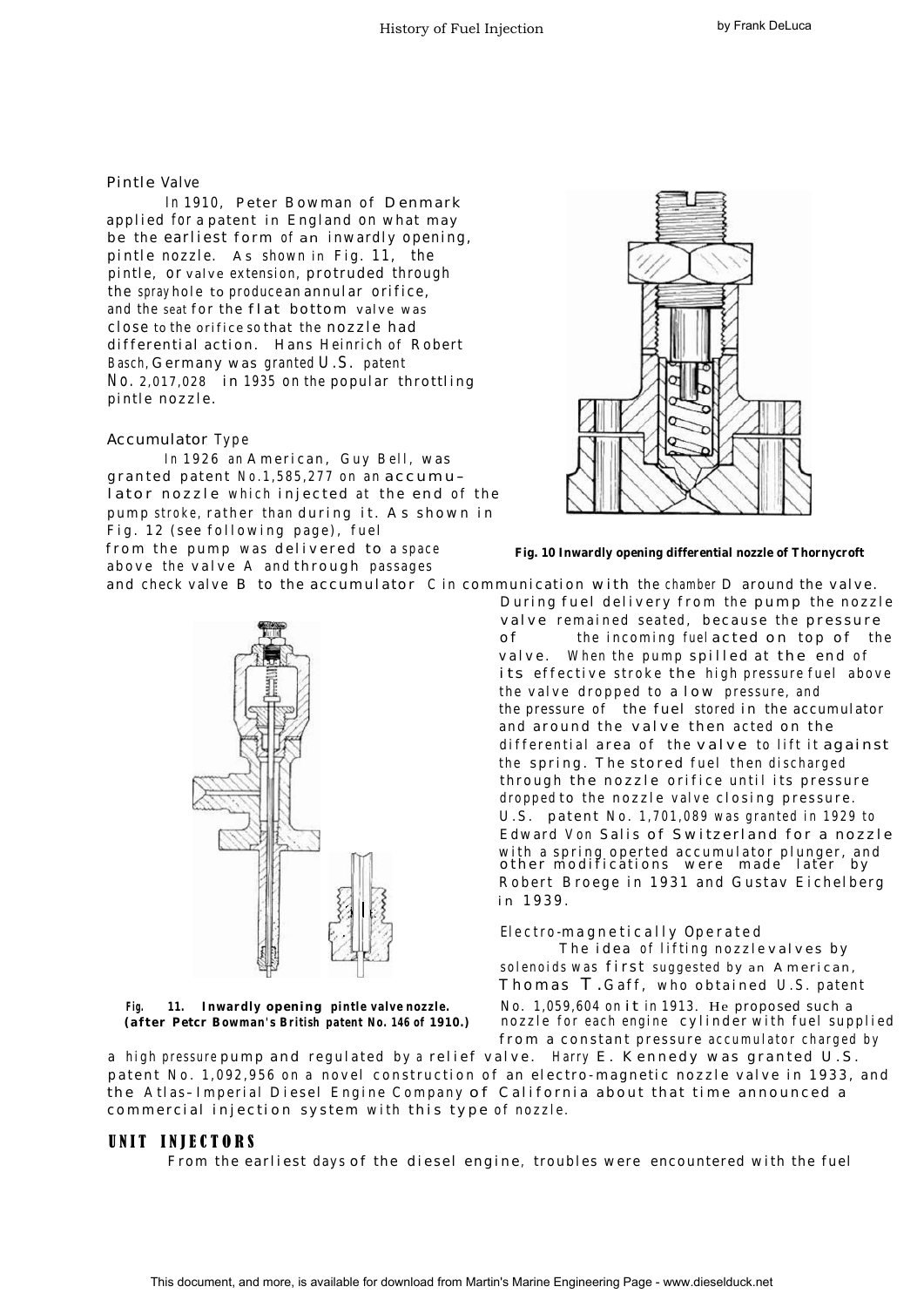discharge tubings connecting the injection pump and nozzles. One solution was to eliminate the tubing by combining the pump and nozzle. The earliest form of this arrangement ment is shown in Fig. 13 reproduced from German patent No. 175, 932 issued to Carl Weidman In 1905 for an air injection system. In operation the fuel quantity delivered by plunger A and controlled by the opening period of suction valve B passed through check valve C into the atomizer annulus D. There it mixed with the injection air before ejection through the nozzle orifice.

In 1911 British patent No. 1517 was issued to Frederick Lamplough for a unit injector resembling those in use today. As shown in Fig. 14 (see following page), it was of simple design. Inlet fuel entered through the top and passed through spring loaded ball valve **Fig. 12. Accumulator nozzle (AfterGuy A. Bell's U.S.** A and ports B into the space above the plunger **patent No.1,585,277 of 1926.)** C on its suction stroke. When the bell



crank forced the plunger inward, the differential valve D was lifted by fuel pressure and fuel was discharged through the nozzle. Fuel quantity was controlled by varying the stroke by means of the sliding, tapered cam.

Commercial acceptance of unit injectors in the United States commenced in 1931 on Winton engines with a design by C.D. Salisbury. In 1934 Arthur Fielden was granted U.S. patent NO.1,981,913 on the unit injector design adopted for the General Motors two-cycle diesel engine.

### COMMERClAL INJECTION EQUIPMENT

From the first successful diesel engine to 1926, each engine manufacturer designed and built his own injection equipment. Since these engine manufacturers were not accustomed to make small, precision parts requiring close tolerances, the cruder air injection and common



**Fig. 13. Early unit injector. (After Cnrl Weidmstn's German patent No.175,932 of 1905.)**